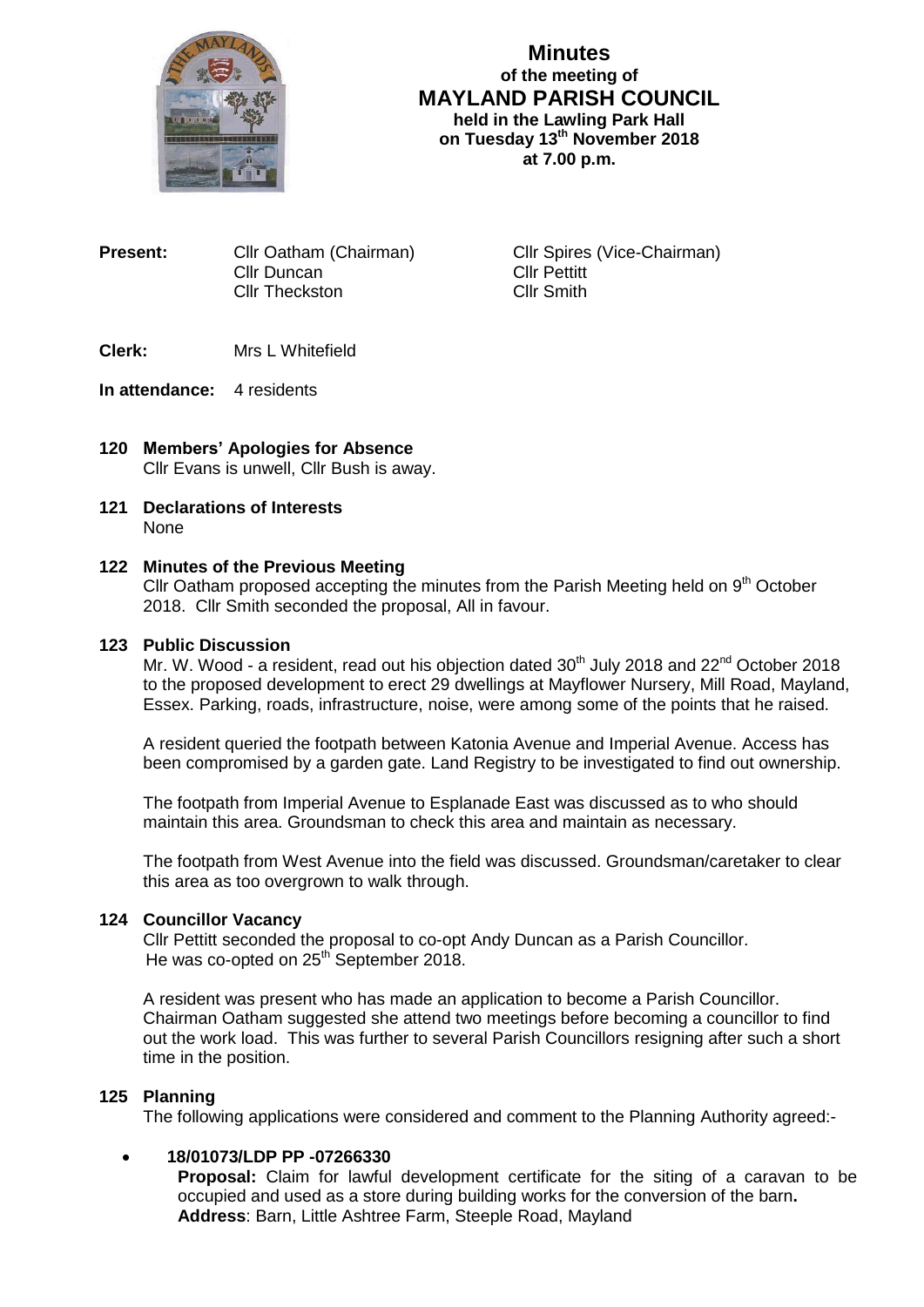o There were no objections to this proposal. Comment made to MDC that this needs to be a temporary measure and will need to be removed after the conversion.

## **18/00833/FUL PP -06551376**

 Change the use of the site from Sui Generis to Residential – to erect 29 dwellings Mayflower Nursery, Mill Road, Mayland.

All objected to the proposal in its current format. Therefore, the recommendation to MDC is the refusal of planning permission. The following reasons are given:-

- o The proposal is an overdevelopment of the site
- o Transport issues
- o Infrastructure problems with additional residents
- o No footpaths
- o Insufficient roads for extra vehicles
- o Terraced houses

## **APPEAL**

 Whitecap Mushroom Farm, Mill Road, Mayland, Essex Two appeals have been made against the decision to refuse planning permission

## **DECISIONS**

#### **FUL/MAL/18/00775**

Relocate existing stables along the northern boundary of the application site and erect new barn along Mill Road Land Adjacent 10 Mill Road, Mayland. **REFUSE**

#### **FUL/MAL/18/00798**

Change of use of Rooms 8&9 to Class 2 D2 Yoga Studios **APPROVE**

#### **HOUSE/MAL/18/00889**

Rear Dormer and roof lights to the front Single storey extension to the outbuilding 1, Curlew Avenue, Mayland **APPROVE**

#### **HOUSE/MAL/18/00959**

2 Storey side extensions. Pitched roof to match existing 84, Nipsells Chase, Mayland **APPROVE**

## **FUL/MAL/18/00739**

To repair the bottom 24m of the existing boat launching ramp at the Harlow (Blackwater) sailing Club. **APPROVE**

#### **FUL/MAL/18/00950**

Variations of conditions 4, 7, 8 & 9 on approved planning permission Hardy's Bar & Grill 36 Imperial Avenue, Mayland **REFUSE**

**For information only:-**

#### **PDE/MAL/18/01237**

Single storey rear extension lean to pitched roof, all internal associated works which would extend beyond the rear wall of the original house by 4.1m. Max Height of 3.6m **6, Grebe Close, Mayland, Essex**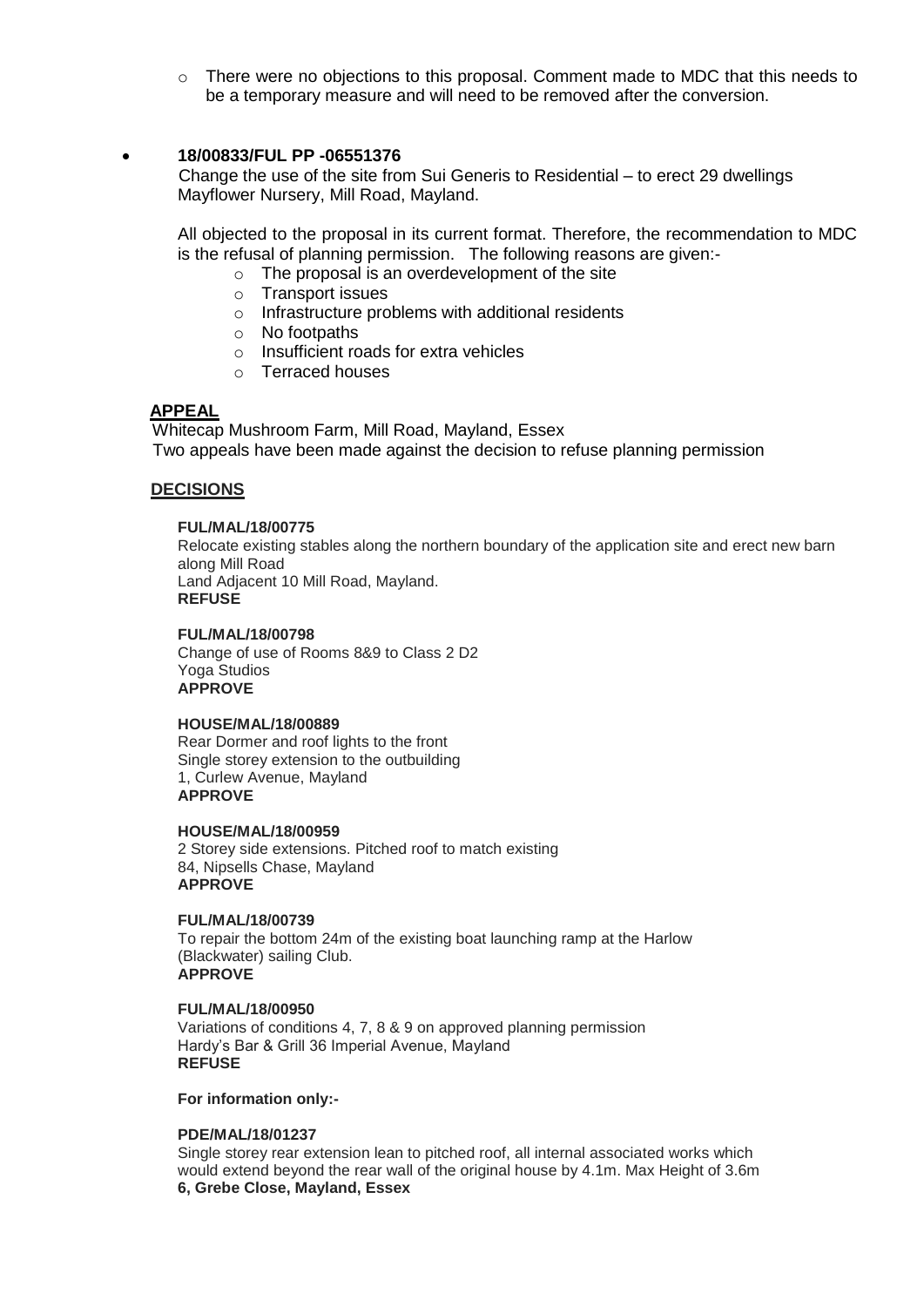# **126 Finance**

Councillors received a list of all payments and receipts. The approved payments and receipts are listed below: -

| <b>PAYMENTS</b>   |                                |                                                                                                |                 |
|-------------------|--------------------------------|------------------------------------------------------------------------------------------------|-----------------|
| <b>Date</b>       | Payee                          | Service/supply                                                                                 |                 |
| 09-Oct-18         | Office IS Ltd                  | <b>Office Stationary</b>                                                                       | 30.52           |
| 18-Oct-18         | <b>Manor Tree Services</b>     | To remove dead trees in Lawling Field/pruning                                                  | 600.00          |
| 13-Nov-18         | The British Legion             | Poppy Wreath for Remembrance Sunday                                                            | 17.00           |
| 13-Nov-18         | <b>RCCE</b>                    | Membership for Parish/Town Council                                                             | 105.60          |
| 13-Nov-18         | Wicksteed                      | Pentagon Key for Rocking rabbit                                                                | 16.20           |
| 13-Nov-18         | A&J Lighting                   | To change lamp/ignitor at 119 Imperial Ave                                                     | 213.66          |
| 13-Nov-18         | <b>Maldon District Council</b> | <b>Community Protection Officers (September)</b>                                               | 229.46          |
| 13-Nov-18         | <b>Maldon District Council</b> | To tension the zip wire at Mayland Play area                                                   | 93.10           |
| 13-Nov-18         | Ernest Doe & Sons Ltd          | 2 stroke petrol/Gutter seal                                                                    | 22.55           |
| 13-Nov-18         | MSJ Garwood & Son              | Overmarking football pitches                                                                   | 259.80          |
| 13-Nov-18         | MSJ Garwood & Son              | Grounds<br>Maintenance/cutting<br>hedge<br>in<br>park/Removing old slide/herbicide to MNR vine | car<br>1,569.23 |
| 13-Nov-18         |                                | Voipfone (2/11/18)                                                                             | 2.40            |
|                   |                                | Petty Cash                                                                                     | 121.88          |
|                   | L. Whitefield(£157.68)         | Mileage (Gt Dunmow)                                                                            | 29.40           |
|                   |                                | Land Registry Fee (Drake Ave Duck Pond)                                                        | 4.00            |
| 13-Nov-18         | Rachel Illsley                 | Deposit Refund (12/10/18)                                                                      | 50.00           |
| 13-Nov-18         | Nicola White                   | Deposit Refund (27/10/18)                                                                      | 50.00           |
| 13-Nov-18         | Jessica Draycott               | Deposit Refund (3/11/18)                                                                       | 50.00           |
| 13-Nov-18         | Lauren Froud                   | Deposit Refund (10/10/18)                                                                      | 50.00           |
| 13-Nov-18         | <b>Maldon District Council</b> | <b>Community Protection Officers (October)</b>                                                 | 229.46          |
| 13-Nov-18         | Ideal Landscaping/Fencing      | Ground work outside Lawling Hall                                                               | 440.00          |
| 25-Nov-18         | <b>MPC Staff</b>               | <b>Staff Wages</b>                                                                             | 2,026.68        |
| 30-Nov-18         | <b>NEST pension</b>            | Staff Pension (backdated to February 2018)                                                     | 474.38          |
|                   |                                |                                                                                                | 6,685.32        |
| <b>RECEIPTS</b>   |                                |                                                                                                |                 |
| 02-Oct-18         | E. Havis                       | Zumba Hall hire (September)                                                                    | 124.00          |
| 10-Oct-18         | <b>Mayland Football Club</b>   | Pitch Hire x 3                                                                                 | 540.00          |
| 10-Oct-18         | <b>HMRC</b>                    | VAT refund                                                                                     | 2,716.97        |
| 15-Oct-18         | D. Down                        | Hall hire 25/28 Sep, 2/5 Oct                                                                   | 32.00           |
| 15-Oct-18         | <b>Mayland Youth Club</b>      | Hall Hire for Sept-Dec                                                                         | 140.00          |
| 24-Oct-18         | S. Elves                       | Inside Out hire                                                                                | 180.00          |
| 31-Oct-18         | D. Down                        | Hall Hire 15/18 Oct, 30/2 Nov                                                                  | 48.00           |
| 05-Nov-18         | E. Havis                       | Zumba Hall Hire (October)                                                                      | 174.00          |
| 13-Nov-18         | D. Down                        | Hall Hire 6/9 Nov                                                                              | 24.00           |
| 13-Nov-18         | Tradewise Insurance Co         | Settlement for Bus Shelter                                                                     | 7,330.00        |
|                   |                                |                                                                                                | 11,332.97       |
| <b>PETTY CASH</b> |                                |                                                                                                |                 |
| Date              | Payee                          |                                                                                                |                 |
| 25-Sep-18         | <b>Blinkin Bananas Ltd</b>     | Strong Green Garden Waste Sacks                                                                | 6.29            |

| 25-Sep-18              | Blinkin Bananas Ltd              | Strong Green Garden Waste Sacks | 6.29   |
|------------------------|----------------------------------|---------------------------------|--------|
| 16-Oct-18              | Post Office                      | Postage Stamps                  | 23.04  |
| 23-Oct-18              | <b>Wickes</b>                    | Postcrete                       | 10.34  |
| 07-Nov-18              | Stephen P. Wales                 | 100 x Prepayment meter cards    | 29.80  |
| 12-Nov-18<br>Pure Blue | 4 x 5L Reosan Fluid & Dispensers | 45.48                           |        |
|                        |                                  |                                 | 114.95 |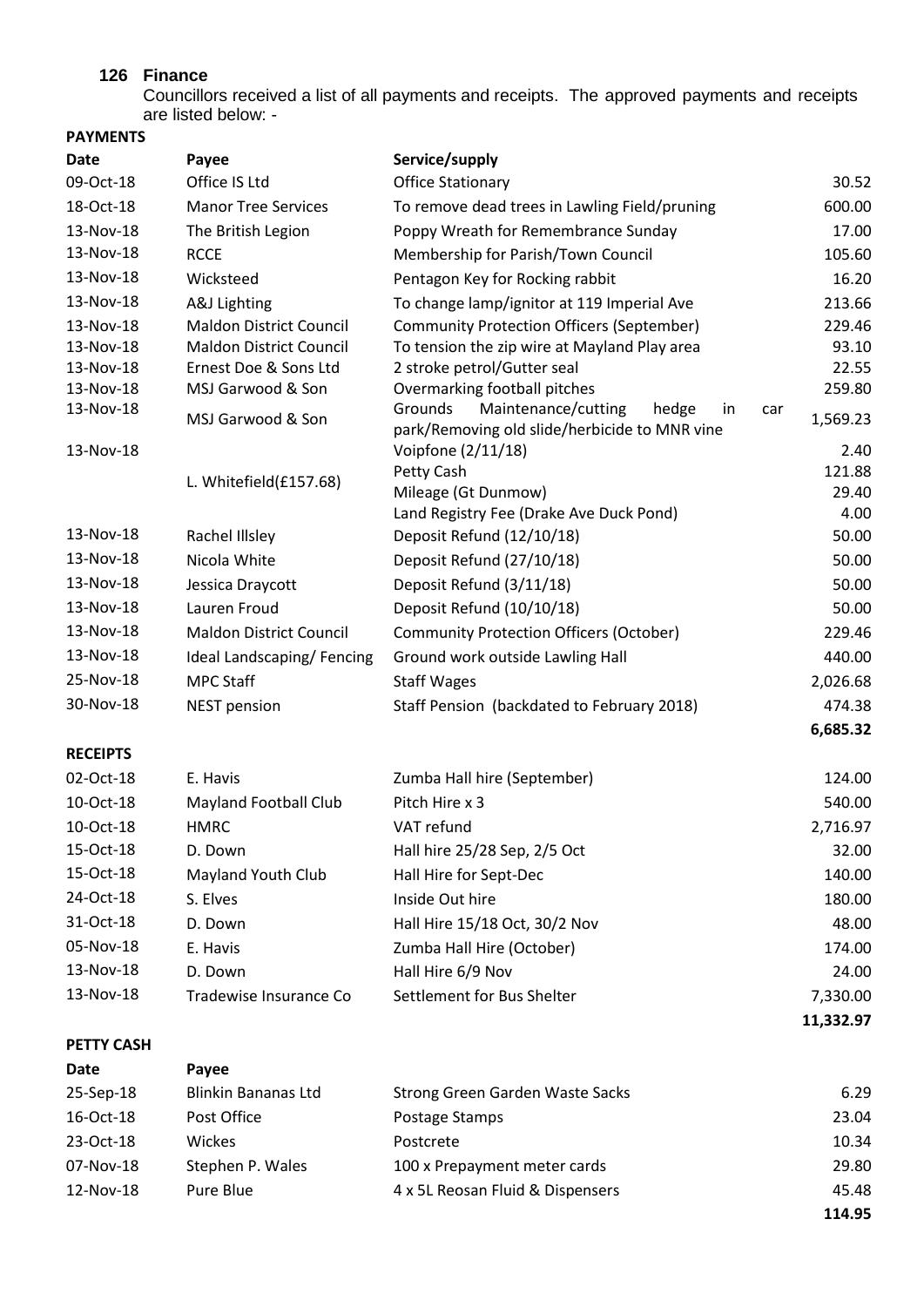- Cllr Oatham and Cllr Spires signed the cheques and Cllr Oatham signed the list of payments.
- Cllr Pettitt checked and signed the bank reconciliations.
- Cllr Oatham proposed that the quarterly accounts previously given to all Councillors were accepted. Cllr Pettitt seconded this proposal. All in favour. Cllr Oatham signed a copy of these accounts.
- Clerk to prepare for the Budget meeting in December

# **127 Clerk's Report**

Each Councillor has received an update on matters from the previous meeting.

Cllr Pettitt proposed that the Bus Shelter be replaced with the insurance money we have received pending confirmation from Essex Highways. Cllr Theckston seconded this proposal. All in favour.

## **128 Meetings**

Cllr Pettitt raised the following suggestions to improve the Parish meetings:

- Public Discussion and discussions between councillors should be given a set amount of time so that the meetings do not run over schedule,
- Councillors should read all information from the Clerk including planning and come prepared to vote on decisions,
- Councillors to send emails to each other and ask for feedback. Then any points raised or decisions required can be put on the agenda,
- Voting needs to be carried out every time a decision is made.
- **129 Lawling Park Committee** *including Bakersfield, Lawling Playing Field & Dog Walk Area* Councillors noted receipt of the draft minutes from the October LPC meeting.
	- **Dog signs** Cllr Pettitt proposed that the quotation from Fordesigns of £185 for signs on posts, and £70 for signs on fences, be accepted. Cllr Duncan seconded this proposal. All in favour.

(It should be noted that Cllr Pettitt did not agree with the principle of purchasing these signs but merely the quotation to supply them. She was under the impression these had been voted for in a previous meeting.)

- **Community Service** suggestion for workers to remove dead trees on ditch line
- **Fire Risk** Cllr Oatham proposed that two additional fire extinguishers be purchased for the Lawling Hall following advice from a fire protection company. Cllr Spires seconded this proposal. All in favour.
- **Lights outside Lawling hall**  Cllr Pettitt proposed that two solar spot lights be purchased for the side of the hall. Cllr Smith seconded this and offered to help install. All in favour.
- **Gutters**  A resident suggested we purchase Roofix to try and resolve the gutter problems. Clerk to action.

# **130 Neighbourhood Plan Committee**

Councillors noted receipt of the draft minutes from the October NP meeting.

# **131 Highways**

Cllr Duncan reported that Maldon Highways Panel have approved a bus cage to be situated opposite the shops in Imperial Avenue. This will be done in the next financial year.

## **132 Parks & Open Spaces**

- **Cherry Alley** *It was resolved* to get a quotation to prune the trees in Cherry Alley in line with the other trees. Clerk to action.
- **MNR** *It was resolved* to purchase two large bags of gravel to spread on path in MNR entrance to help with mud problem. Clerk to action.
- **Drake Avenue Duck Pond** Discussion about problems with the pond. Clerk to contact MDC to report these issues – safety, vermin, eyesore, covenants.